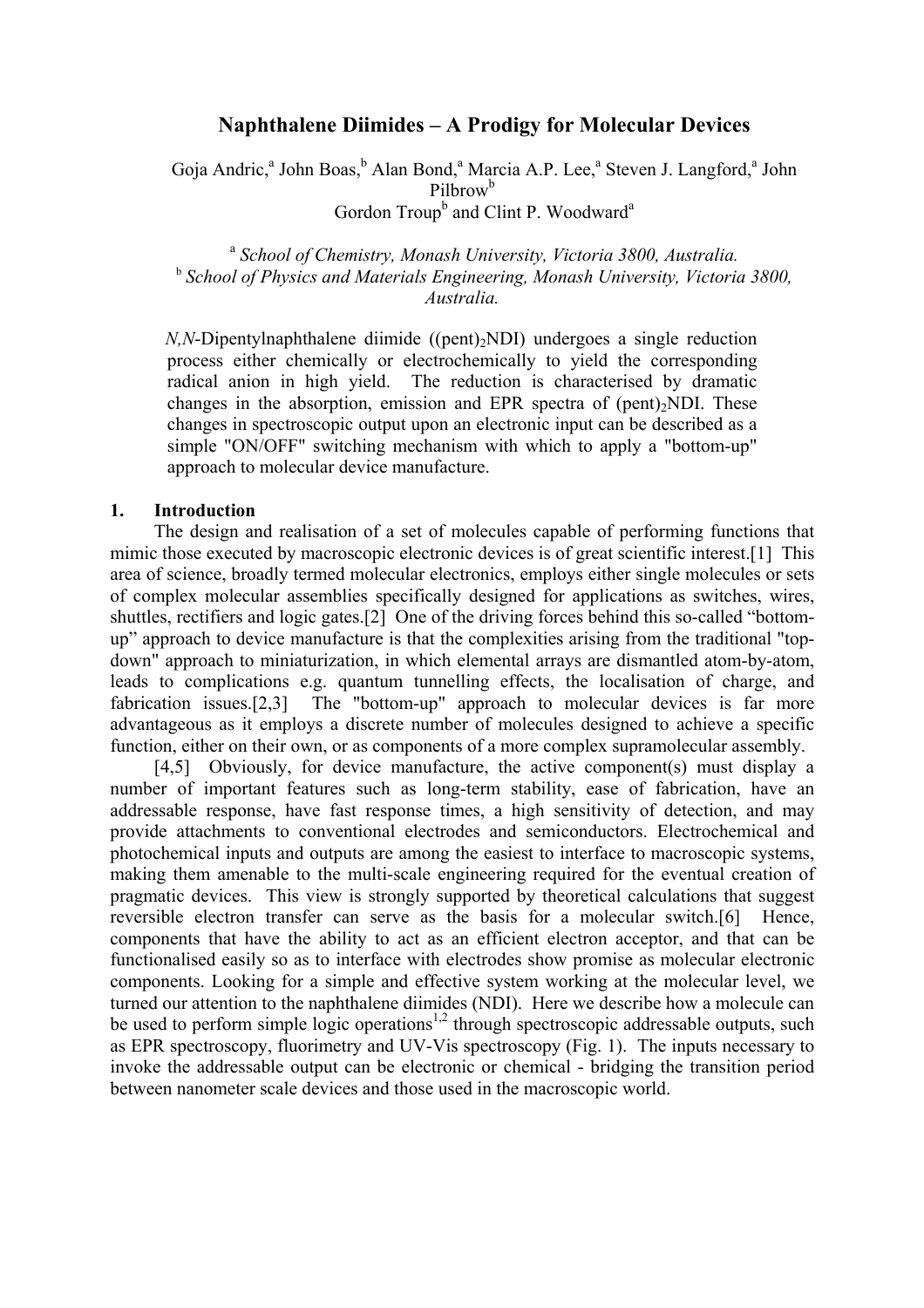

**Fig 1.** Electrochemical or chemical reduction of (pent)<sub>2</sub>NDI leads to dramatic changes in a range of spectroscopic outputs which can be interpreted as simple binary logic operations.

## **2. Methods**

Cyclic voltammetry was performed on a Bioanalytical System BAS model 100W at 20±2°C using tetrabutylammonium hexafluorophosphate as supporting electrolyte. All potentials are estimated against potentials of the ferrocene/ferrocenium  $(F_e/F_e^+)$  redox couple. The analyzed solutions were purged with solvent saturated nitrogen prior to experiments and blanketed with nitrogen during the experiments. Optically transparent thin-layer electrolysis (OTTLE) experiments were conducted on Varian Cary 5 UV-VIS-NIR spectrophotometer (Varian OS2 software) supported with a Bioanalytical System (BAS). The experiments were performed in a 1 mm quartz cuvette at a platinum gauze electrode. Platinum wire was used as the auxiliary electrode and Ag/AgCl in 3 M KCl as the reference electrode. Electron paramagnetic resonance measurements were performed at X-band frequencies with either a Varian E-12 spectrometer  $(\sim 9.1 \text{ GHz})$  or a Bruker ESP380 spectrometer  $(\sim 9.7 \text{ GHz})$ . Fluorescence spectra were obtained on Perkin Elmer Luminescence Spectrometer LS50B supported with FLWinLab 3.0 software package.

#### **3. Results**

Electrochemical reduction of a DMF solution of (pent)<sub>2</sub>NDI ( $E_{1/2}$  = -1.0 V *vs* Fc/Fc<sup>+</sup>) led to the formation of strong electronic transitions in the visible spectrum at 476 nm  $(\epsilon = 30000 \text{ dm}^3 \text{mol}^{-1} \text{cm}^{-1})$ , 608 nm  $(\epsilon = 7800 \text{ dm}^3 \text{mol}^{-1} \text{cm}^{-1})$ , 683  $(\epsilon = 3500 \text{ dm}^3 \text{mol}^{-1} \text{cm}^{-1})$ and 763 nm ( $\varepsilon = 6000 \text{ dm}^3 \text{mol}^{-1} \text{cm}^{-1}$ ) attributed to the formation of (pent)<sub>2</sub>NDI<sup>-</sup> (Fig. 1). The high stability of the radical anion generated can be adjudged by the intense purple colour of the resulting solution, which persists for hours under aerobic conditions. Oxidation of the radical anion, either through aerial oxidation or electrochemically leads to the regeneration of the starting (pent)<sub>2</sub>NDI without a significant yield loss, as indicated by OTTL experiments or from the values of the limiting current before and after electrolysis.

Despite recent developments in the complexity of logic operations exhibited by molecular devices, by far the most common of the spectroscopic outputs utilised are absorbance and emission spectroscopy. Absorbance output is less sensitive than fluorescence as a means of detection but allows for multi-operations to occur. For example, absorbance shows regions where some wavelengths are switched "off-on" (e.g. 476 nm) and some when it is switched "on-off" (e.g. 360 nm) at the same time (Fig. 2). Thus opposite switching actions can be displayed by one molecular system.

In terms of molecular logic utilising one input and either transmission or absorbance as an output, YES (PASS) and NOT logic can be demonstrated by monitoring the appropriate wavelengths. YES is obtained at 480 nm, when a high input gives a high output; and a low input gives a low output. NOT logic corresponds to an inversion of YES logic and is exhibited at 380 nm. Monitoring the isobestic points (417 nm) gives a low value irrespective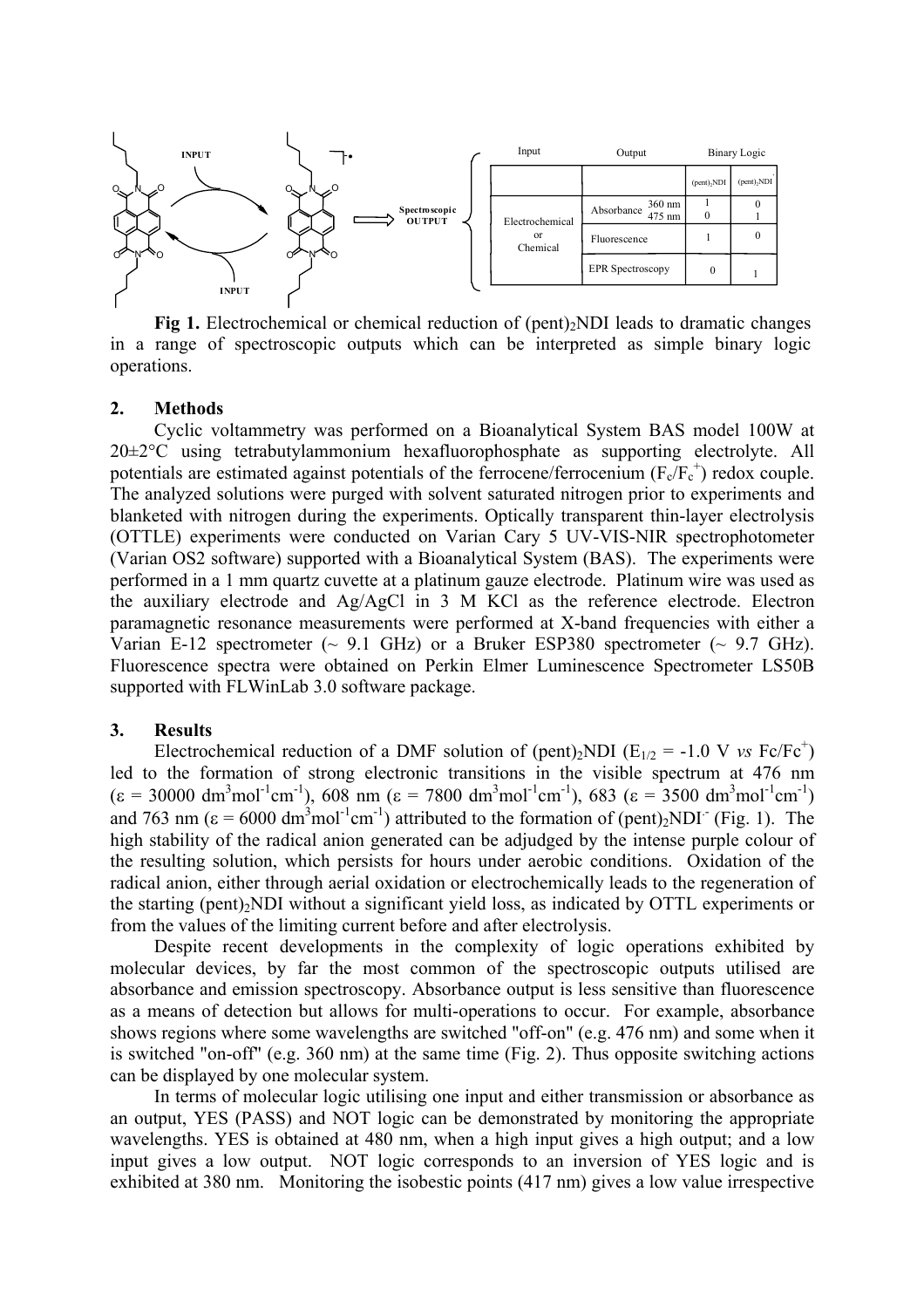of input and thus corresponds to PASS 0. NOT logic can also be expressed through the change in fluorescence output ( $λ_{em}$  = 565 nm) of (pent)<sub>2</sub>NDI, which is reduced in intensity upon its conversion to  $(pent)_{2}NDI$  using either elec-trochemical or chemical means using cobaltacene  $(E_{1/2})$  $= -1.3$  V *vs* Fc/Fc<sup>+</sup>) as the chemical reductant.



EPR as a technique has not previously been explored in any great detail as an output,



although its high sensitivity and fast timescale of resolution (GHz) make it an appropriate technique. Samples of  $(pent)_2NDI$  were prepared by bulk electrolysis of a solution of  $(pent)<sub>2</sub>NDI$  in DMF. In frozen solution (glass) at 150 K a single strong line devoid of any hyperfine structure was observed at  $g \sim 2.003$ . The complexity of the signal changed in the liquid phase at 295 K, where anisotropic g and nuclear hyperfine interactions are averaged to zero. The multi-line spectrum shown in Figure 3 was observed for a 0.1 mM solution of (pent)<sub>2</sub>NDI in *N,N*-dimethylformamide. This is centered around  $g \sim 2.004$  and exhibits 13 groups of 5 lines each. Spectrum simulations using the Bruker SOPHE software [7] showed uniquely that the 13 groups arise from the isotropic hyperfine interaction of the unpaired electron with 2 equivalent nitrogen nuclei  $(A_N(iso) = 0.9 \times 10^{-4} \text{ cm}^{-1})$  and 4 equivalent protons

 $(A_{H1}(iso) = 1.8 \times 10^{-4}$  $\text{cm}^{-1}$ ) of the naphthalene diimide unit. The splitting of each group into a further 5 lines arises from a smaller interaction with four external *NCH*<sub>2</sub> protons  $(A_{H2}(iso) = 0.2 \times 10^{-4}$ cm -1). Similar 13 line spectra are also obtained upon the addition of cobaltacene to  $(pent)<sub>2</sub>NDI$  in DMF. In each case, the strong signal generated upon reduction of the EPR



Fig. 3. First derivative EPR spectrum of a 0.1 mM solution of (pent)2NDI in *N,N*-dimethylformamide at 295 K. Microwave frequency 9.748 GHz, field correction of  $+$  4.3 G not applied, microwave power 0.05 mW, 50 kHz modulation amplitude 0.1G.

silent (pent)<sup>2</sup>NDI can be applied as a YES operation.

In conclusion, we have shown that the reversible conversion of  $(pent)_{2}NDI$  to  $(pent)<sub>2</sub>NDI<sup>-</sup>$  can be monitored by a number of spectroscopic techniques and that these changes